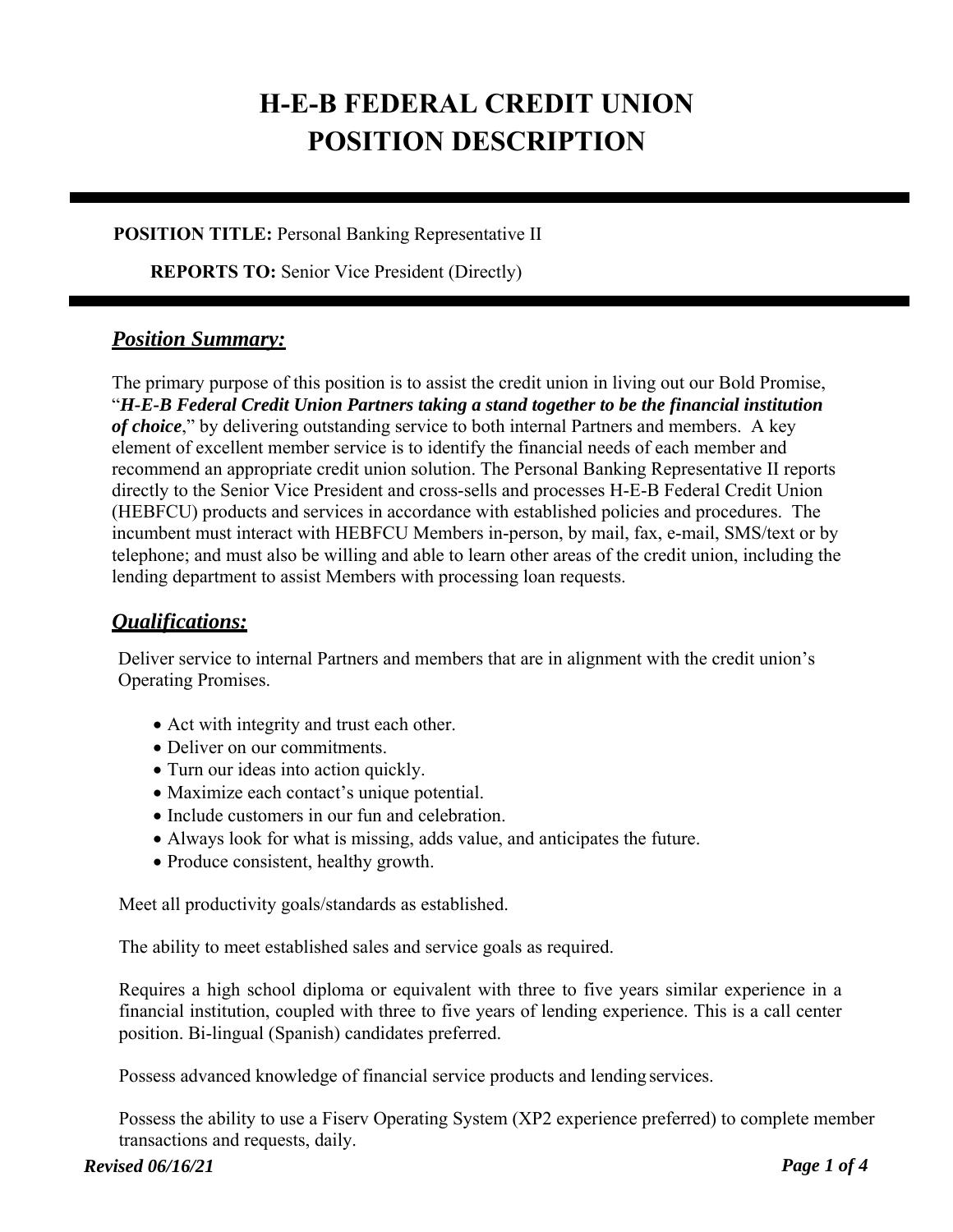Possess the ability to complete the entire process for consumer loans, including real estate lending, from the loan application process, to gathering required documents, to closing and funding approved loans. Meridian Link Loans PQ experience preferred.

Must be able to provide accurate information to credit union Members regarding their finances and credit union accounts.

Must possess the ability to use pre-qualified leads to generate loans thru phone calls, emails, and text messaging, as a part of developing future loan business.

Possess advanced knowledge and understanding of cross-selling techniques.

The ability to accurately evaluate credit bureau reports and notate cross-sell opportunities.

Possess strong knowledge of lending policies and procedures, including interest rates.

Possess advanced understanding of regulatory compliance regarding lending and the loan application process.

Possess a working knowledge of card service, to assist members with plastic card issues and needs. Fiserv Card Services experience preferred.

Possess advanced knowledge of credit union policies and procedures.

Possess a strong understanding and knowledge of electronic services and self-service banking technology.

Must have the ability to work cooperatively and positively with diverse groups, including staff, directors, members, and vendors within and outside the credit union.

The ability to adapt to other areas of the department for quality member service.

The ability to communicate clearly and effectively both orally in person and in writing (talk, hear, listen, read, and write).

Must be able to organize work, set priorities, and pay strict attention to detail.

The ability to handle tight deadlines and stressful situations in a calm, professional manner.

Must be able to work accurately and efficiently under pressure and in a fast-paced environment.

Must be able to use a telephone and possess advanced knowledge and understanding of proper telephone etiquette, greeting protocol and interpersonal interaction.

Must be able to use a computer and must possess intermediate to advanced proficiency with Microsoft Office Suites (Word, Excel and Outlook) Windows operating systems and the ability to access/navigate the Internet/Intranet.

Requires proficiency in Adobe Acrobat Standard with the ability to perform duties in a paperless environment.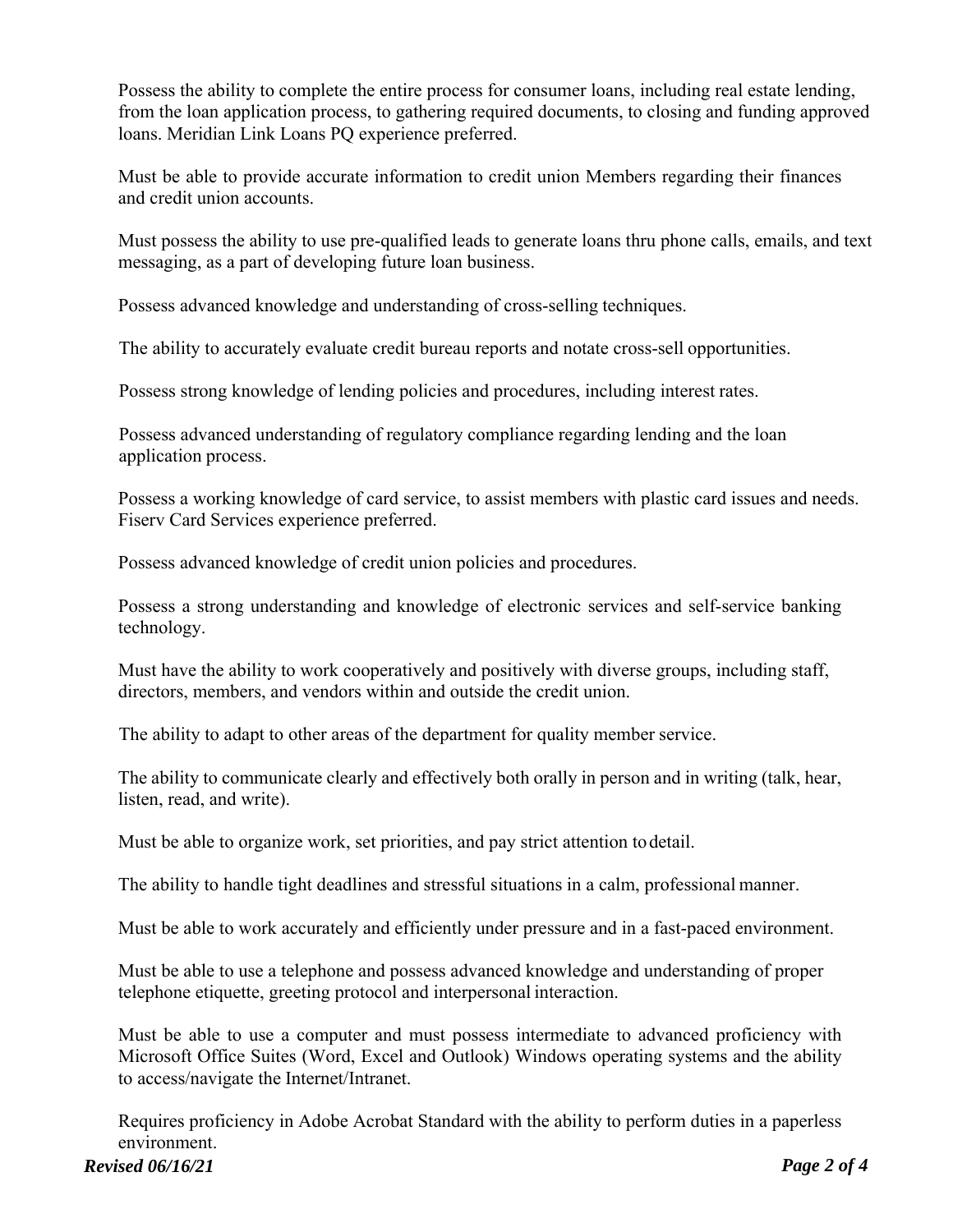Must be able to sit for long periods of time.

Must have average vision abilities and ordinary visual acuity necessary to read, prepare or inspect documents, products or operate machinery.

Must have hearing abilities to hear average or normal conversations and receive ordinary information as well as frequently convey detailed or important instructions or ideas accurately, loudly or quickly.

Must be able to exert up to 20 lbs. of force occasionally, move wrist, hands and/or fingers frequently and must be able to make small movements such as typing, picking up small objects or pinching fingers together primarily using just fingers.

Possess a valid driver's license and reliable transportation.

Must be able to travel as required.

Must be able to certify with National Mortgage License System (NMLS).

Must be Bondable.

#### *Duties and Responsibilities:*

Gain understanding of HEBFCU loan application process, coupled with the ability to identify additional borrowing opportunities for Members.

Responsible for logging consumer loan applications, retrieving inquires on the Member's accounts, pulling credit reports, obtaining general loan application information, gathering required documents, closing, and funding all consumer loans when approved and signed, to include drafting and processing auto titles for used and new car loans.

Process real estate loans for information only while adhering to HMDA compliance. This includes working with members to gather required documents to be forwarded to the lending department for processing. Responsible for closing and funding all in-house loans after waiting period.

Responsible for knowing and understanding interest rates on all secured, unsecured, and real estate loan types.

Responsible for processing MasterCard applications over the telephone, by mail, fax, e-mail or in person.

Responsible for initiating phone calls on loan applications in the loan-queue daily.

Responsible for cross-selling of all financial products and services.

Responsible for mailing, faxing, or completing in person, the proper forms as requested by mail, telephone, fax, e-mail or in person, and responding within 24 hours (or next business day) of request:

- A: Membership
- B: Share Draft Accounts
- C: Subsequent action and Loan Subsequent action forms

*Revised 06/16/21 Page 3 of 4*